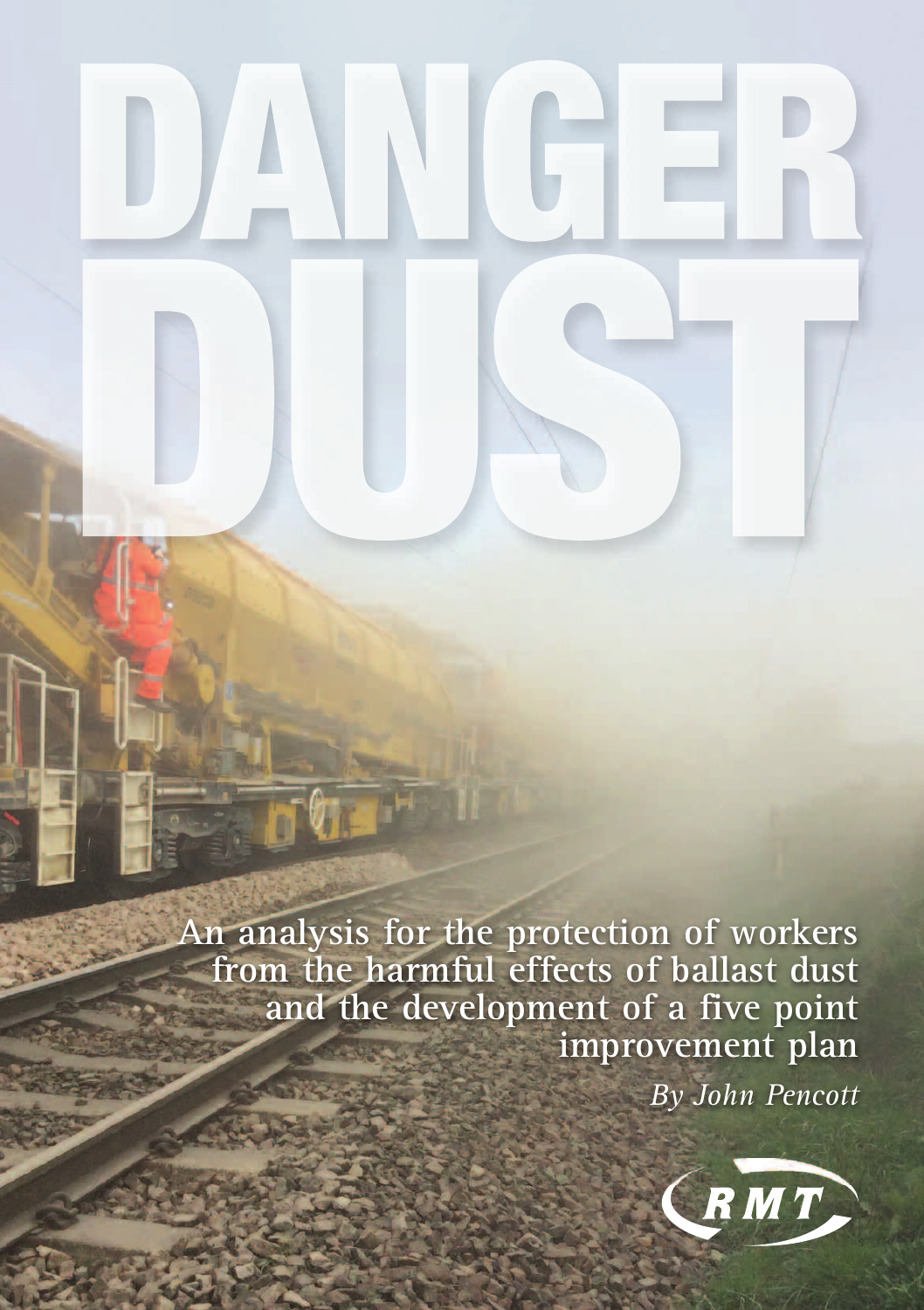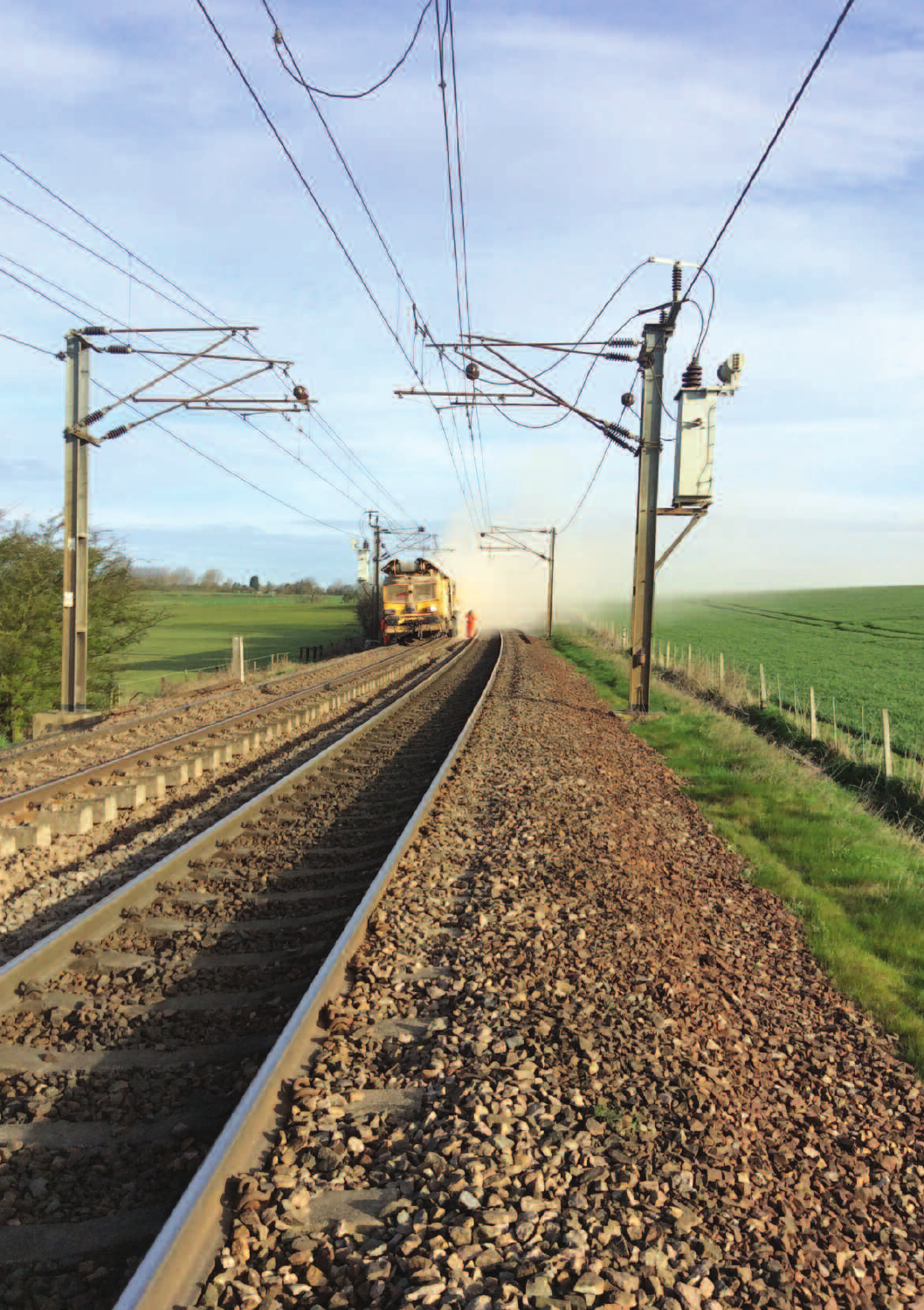## **INTRODUCTION**

This pamphlet on the risks to workers exposed to dust hazards in the workplace has been prepared by one of our front line trade union accredited health and safety representatives Bro John Pencott. John has a background in the mining industry and has been in RMT membership for the last seven years.

John first rose to prominence in the union during a dispute over safety at the Amey Colas JV in 2012 which saw John leading RMT reps in securing safer working conditions. As part of the settlement, John was appointed as a lead union health and safety representative. He continued in this role when the High Output work was brought back under Network Rail's control.

John has recently completed his TUC stage III health and safety representative course. This publication is based on John's research project for the course. It is an excellent example of a front line worker assessing the health and safety risks to their members and designing solutions to those risks that will result in a better, safer working environment.

Mick Carl

*Mick Cash, General Secretary*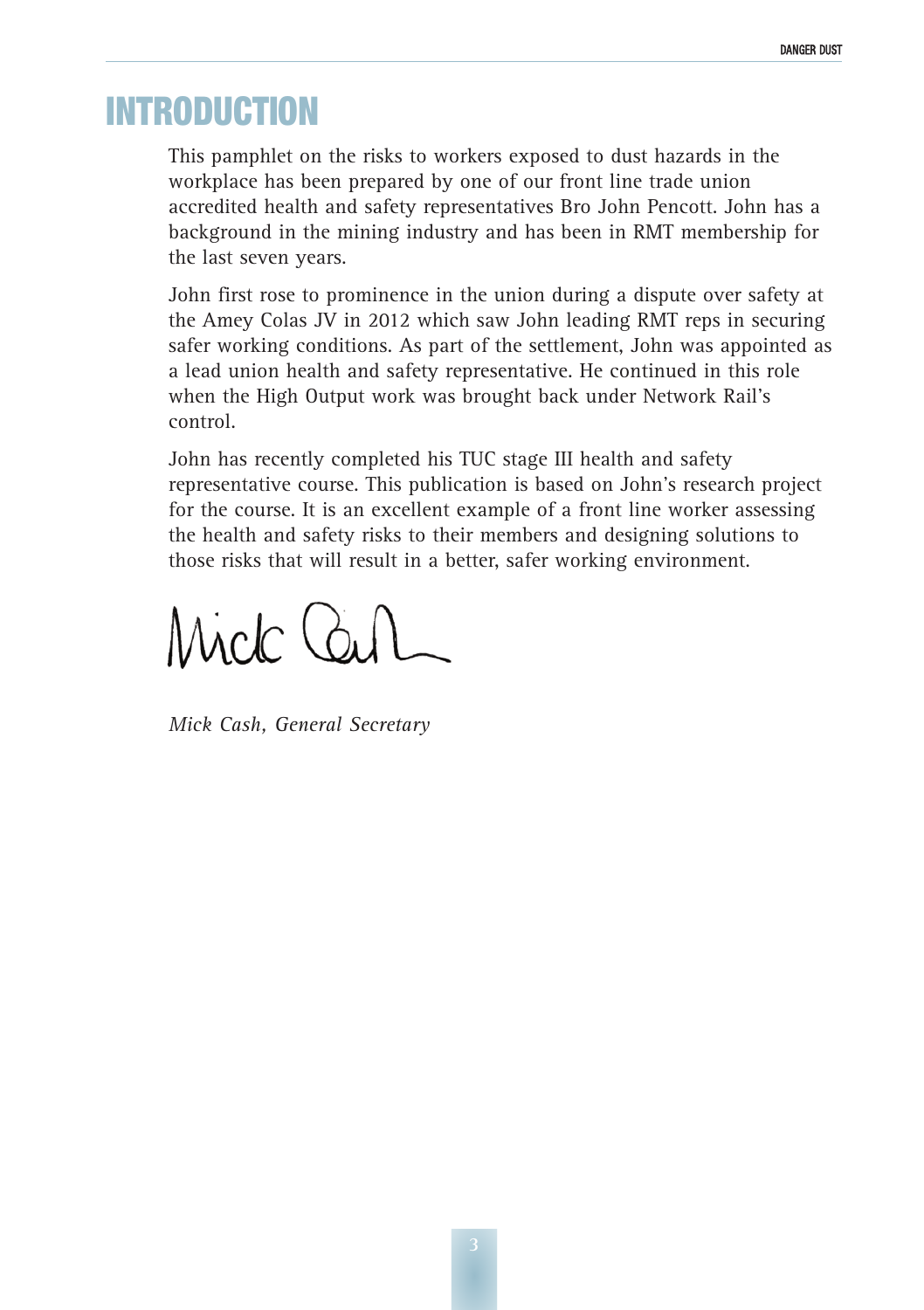# **CONTENTS**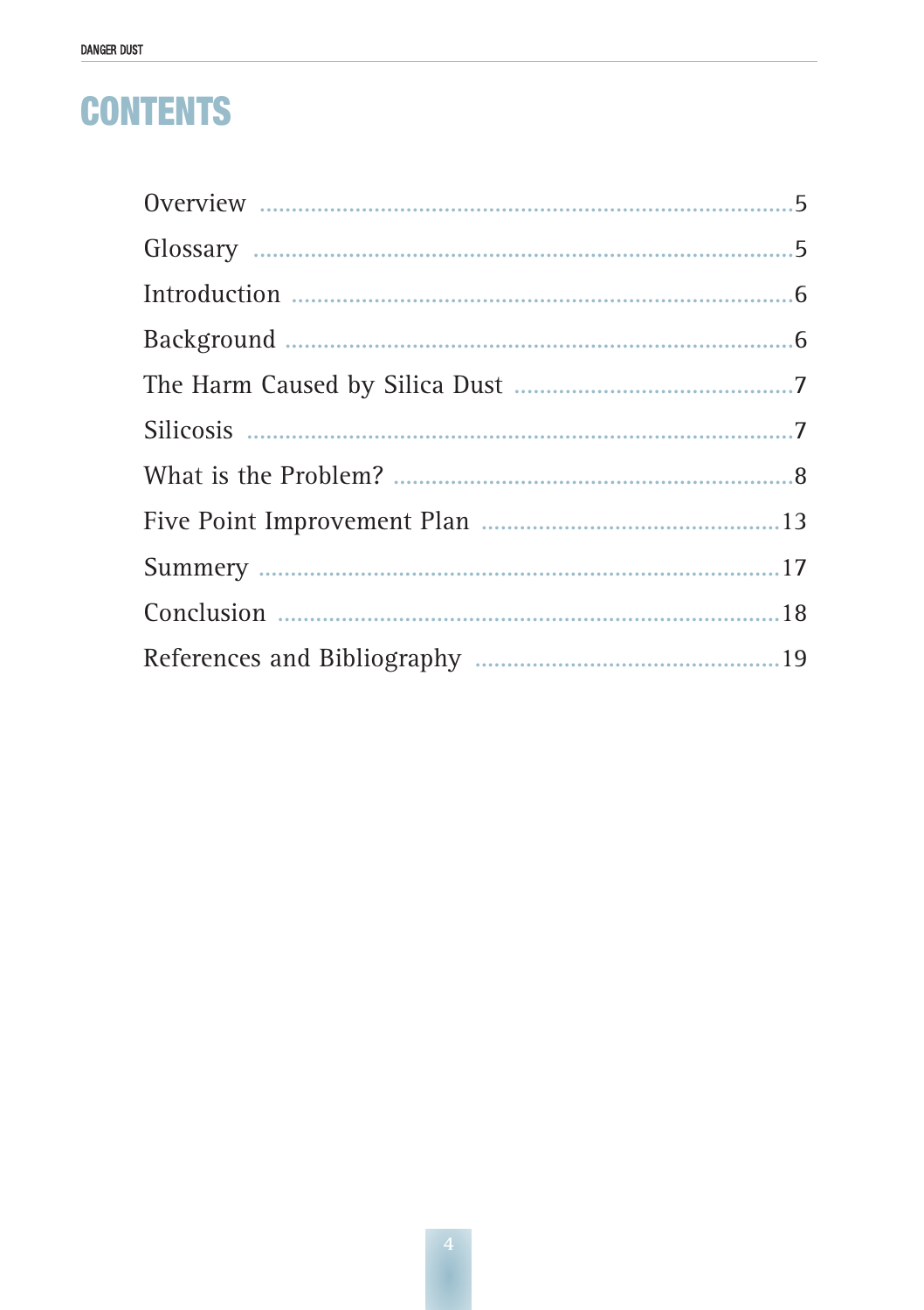## **OVERVIEW**

Currently the working conditions for some of Network Rail's employees working within the high output sector are some of the worst conditions seen in the rail industry, relating to dust. RMT would like to see vast improvements in the way dust related issues are tackled and has outlined a five-point plan discussed in this booklet.

The union is seeking both an immediate and a time-scaled approach to combat the hazards that have already caused ill health amongst the workforce and has potential to cause continued harm and potential loss of life to members.

## **GLOSSARY**

| <b>BDWG</b> | <b>Ballast Dust Working Group</b>                     |
|-------------|-------------------------------------------------------|
| COPD        | Chronic Obstructive Pulmonary Disease                 |
| COSHH       | Control of Substances Hazardous to Health 2002        |
| FFP (2-3)   | <b>Filtering Face Piece</b>                           |
| GGC         | <b>General Grades Committee</b>                       |
| HASAWA      | Health and Safety at Work Act 1974                    |
| HOOB        | <b>High Output Operational Base</b>                   |
| HSE         | Health and safety executive                           |
| MDHS        | Methods for the Determination of Hazardous Substances |
| MHASAW      | Management of Health and Safety at Work 1999          |
| ORR         | Office of Rail and Road                               |
| PEL         | Permissible Exposure Limits                           |
| PPE         | Personal Protective Equipment                         |
| RMT         | Rail Maritime and transport Union                     |
| WEL         | Workplace Exposure Limits                             |

*Dropbox has been used to harbour additional evidence that has been collected. To access these documents follow the link below and login using the details provided. https://www.dropbox.com/login Email: myessayevidence@gmail.com*

*Password: dropbox123*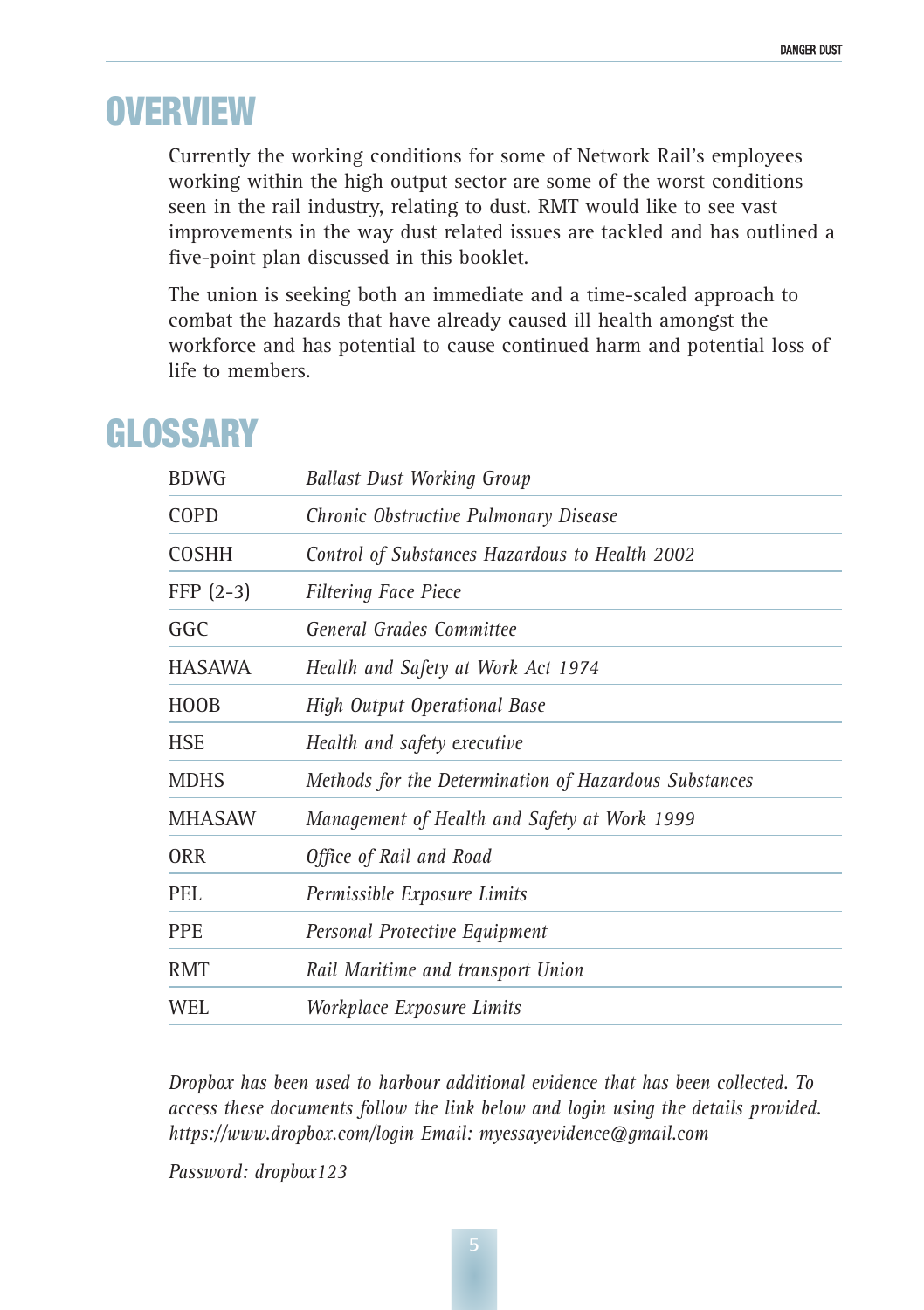## **INTRODUCTION**

This pamphlet aims to highlight what is needed and to illustrate the shortfalls of the controls currently in place to reduce the harm caused by working in a dust-ridden environment.

It aims to provide you with a greater understanding of the hazard of dust at work and how the union can make improvements in order to reduce or remove the problems associated with it. Firstly, there are a number of explanations of how and why we work in this hazard and how it has and will continue to have a potentially serious impact on the health of members if measures are not put in place to eradicate it.

### **BACKGROUND**

The first part of the publication will seek to provide knowledge on how Network Rail's ballast cleaning and track renewal trains run and operate. We also aim to explain the need to renew ballast and track and why the dust produced from this process is such a hazard to the workers carrying out this procedure.

Network Rail first introduced High Output ballast cleaning machines in 2005, through the purchase of their first high output system. Before this date, ballast cleaning was carried out, but on a smaller scale with much smaller machines but using the same principal.

The High Output ballast cleaning trains are approximately a quarter of a mile in length. They consists of an RM900 which is the 'business' part of the machine. It is roughly 100 yards in length and comprises of two huge arms that are lowered to either side of the line on which the machine sits, into a hole that has been excavated prior to this. These two arms are connected, along with the scraper chain to make one continuous running excavator that removes ballast from under the track.

Following up and proceeding this machine are a series of supporting wagons, bringing in new ballast to replace the existing, when it is deemed to be worn out and conversely removing the obsolete ballast, along a series of conveyors that run through the centre of each support wagon, gradually emptying the new ballast wagons, and filling the spoil.

This is a continuous operation throughout the shift, with the machine itself calculating the track geometry making sure that the track, having been lifted, is placed back into the exact position according to the pre-defined specification. Ballast cleaning operations can last anything from two hours during the midweek to twelve hours at the weekend.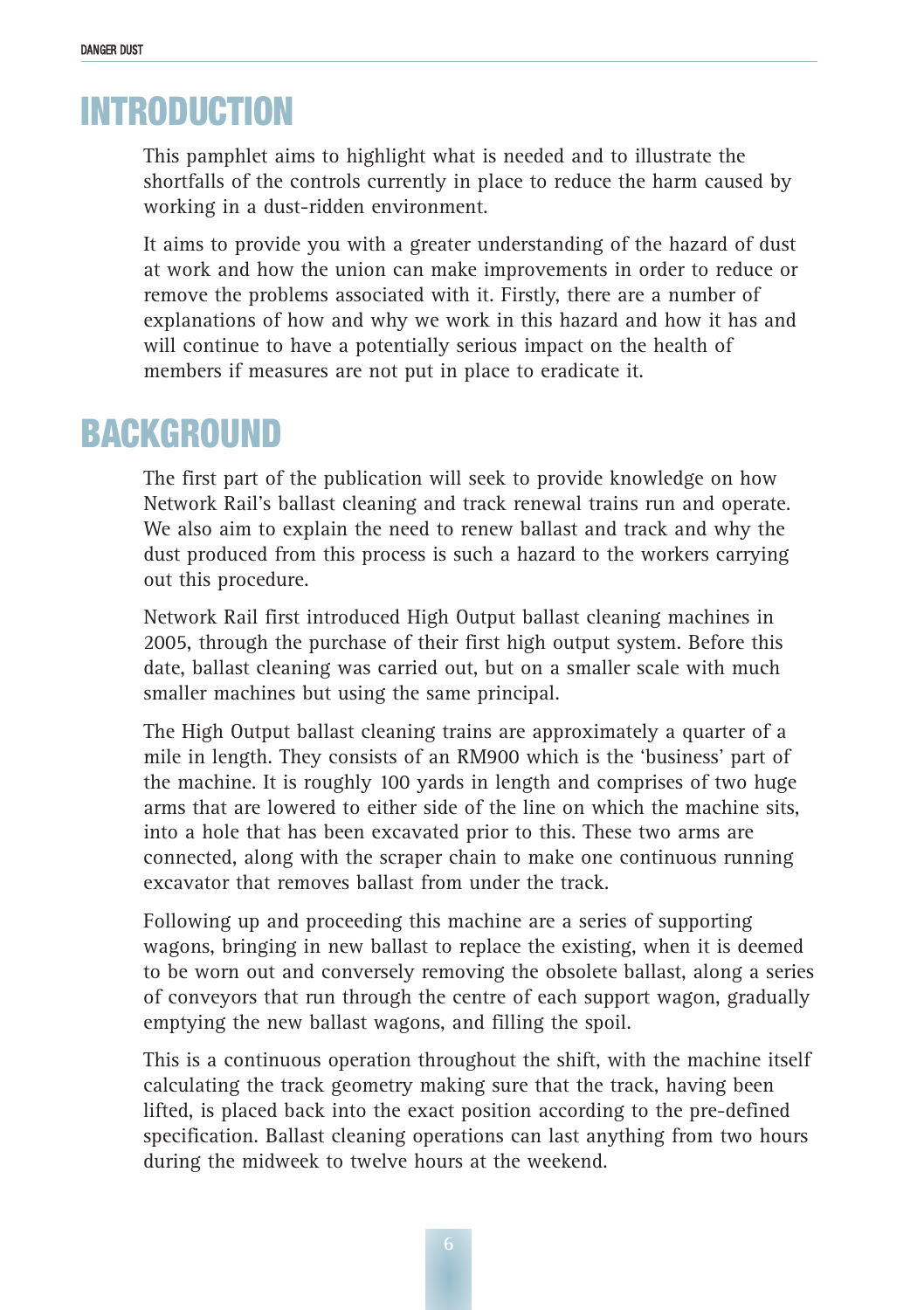Network Rail has currently four of these machines in operation working almost every night, 365 days a year to ensure maximum safety. They also cost approximately £30 million each.

Several other machines form the high output fleet and these take up the old track and sleepers replacing them with new ones. To ensure that the track geometry is to specification, with a much smaller ballast cleaning undercutting machine follows up, putting the track back into a position within tolerance. All of the above operations are very finely tuned by tamping and regulating machines that ensure the track is within three millimetres of the specification this is very critical for trains passing each other do not collide.

The passage of thousands of trains over each section of track gives the ballast a grinding effect and each piece of ballast can be ground away to nothing more than dust, this is compounded by the elements and poor drainage accelerating the grinding process. This in turn creates voids in the track bed and makes our train journeys less comfortable and safe. Ballast cleaning operations must continue in order to maintain the track in a suitable condition.

### **THE HARM CAUSED BY SILICA DUST**

So, how does silica dust hurt you? Silicosis is the oldest known industrial disease; it is believed that the Egyptians suffered from this. Bernardino Ramazzin, an Italian doctor first noticed in 1705 that the lungs of stonecutters and miners contained a substance that looked like sand. The name silicosis was first used by the prosecutor Achillie Visconti in 1870 and It comes from the Latin term 'Silex' which means 'Flint'.

## **SILICOSIS**

(1) Silicosis causes harm by the prolonged breathing of crystalline silica dust. Fine particles deposited in the lungs cause thickening and scarring of the lung tissue. Crystalline silica exposure has also been linked to lung cancer.

A worker may develop any of the following three types of silicosis, depending on the concentrations of silica dust and the duration of exposure:

> • Chronic silicosis - develops after 10 or more years of exposure to crystalline silica at relatively low concentrations.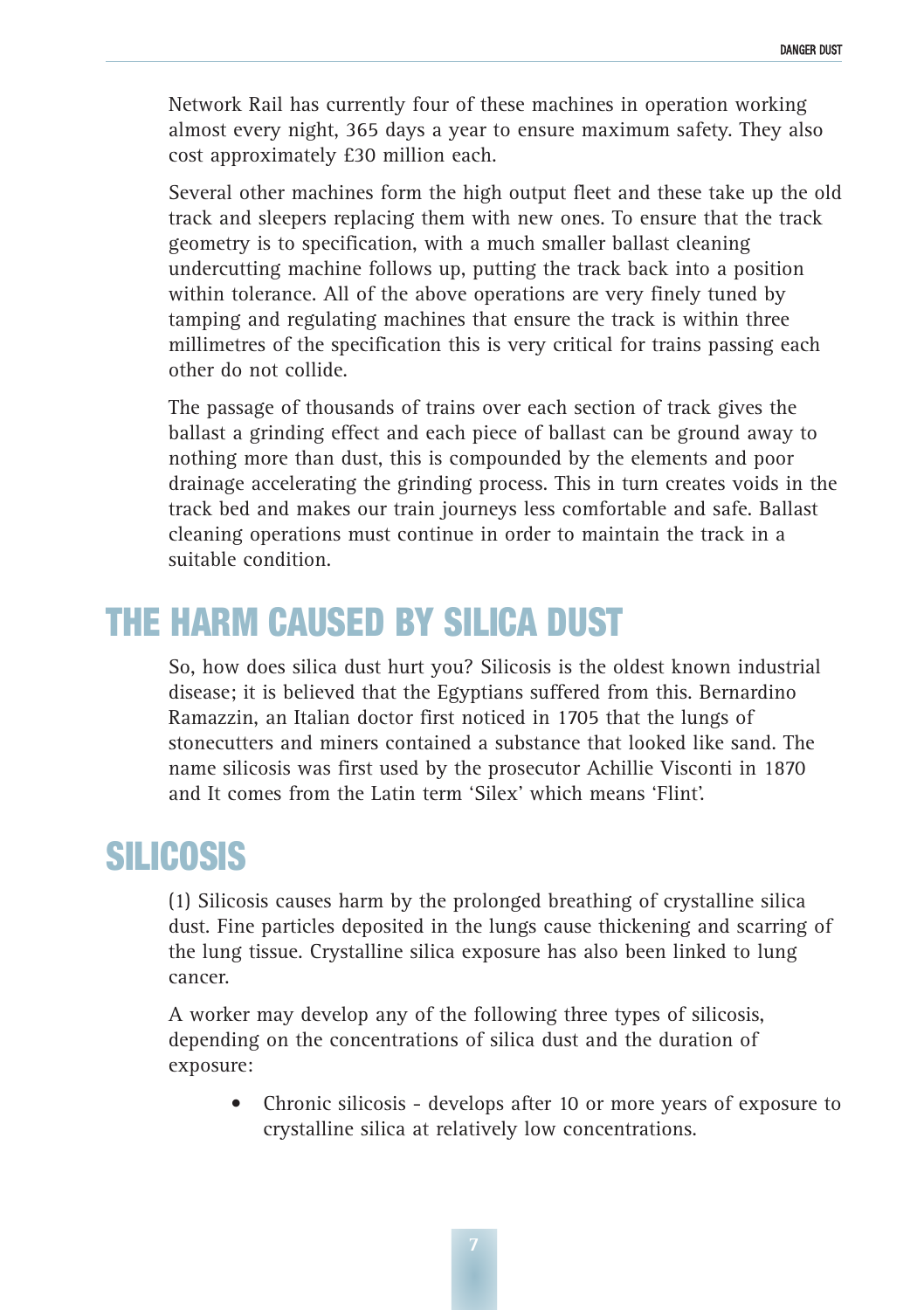- Accelerated silicosis develops 5 to 10 years after initial exposure to crystalline silica at high concentrations.
- Acute silicosis symptoms develop anywhere from a few weeks to 4-5 years after exposure to very high concentrations of crystalline silica.

Initially, workers with silicosis may have no symptoms. However, as the disease progresses a worker may experience:

- Shortness of breath
- Severe cough
- Weakness

These symptoms can worsen over time and lead to death.

#### *Lung and Other Cancers*

The HSE has accepted that silica exposure is responsible for several hundred lung cancer deaths a year in the UK. Silica related lung cancer is a government recognised industrial disease. International Agency for Research on Cancer noted crystalline silica in the form of quartz or cristobalite dust is carcinogenic to humans

#### *Other Respiratory Diseases*

The HSE, OSHA and other regulatory agencies accept silica exposure can cause COPD, reduced lung function with emphysema, or chronic bronchitis being diagnosed.

#### *Renal disease*

There is a direct link between silica exposure and kidney disease. OSHA suggests that there is evidence that silica exposure increases the risk of rheumatoid arthritis.

## **WHAT IS THE PROBLEM?**

Starting from 2005 and continuing recently Network Rail have used contractors to operate the high output work. Private companies such as Babcock/Sweitlesky, AmeyColas, and Fastline Jarvis have all been used. These companies had a very high appetite for profit, and have paid very little attention to the control and protection of workers from dust. Each company had high profile slogans such as 'safety is our number one priority', and 'home safe at the end of the day', but in reality these were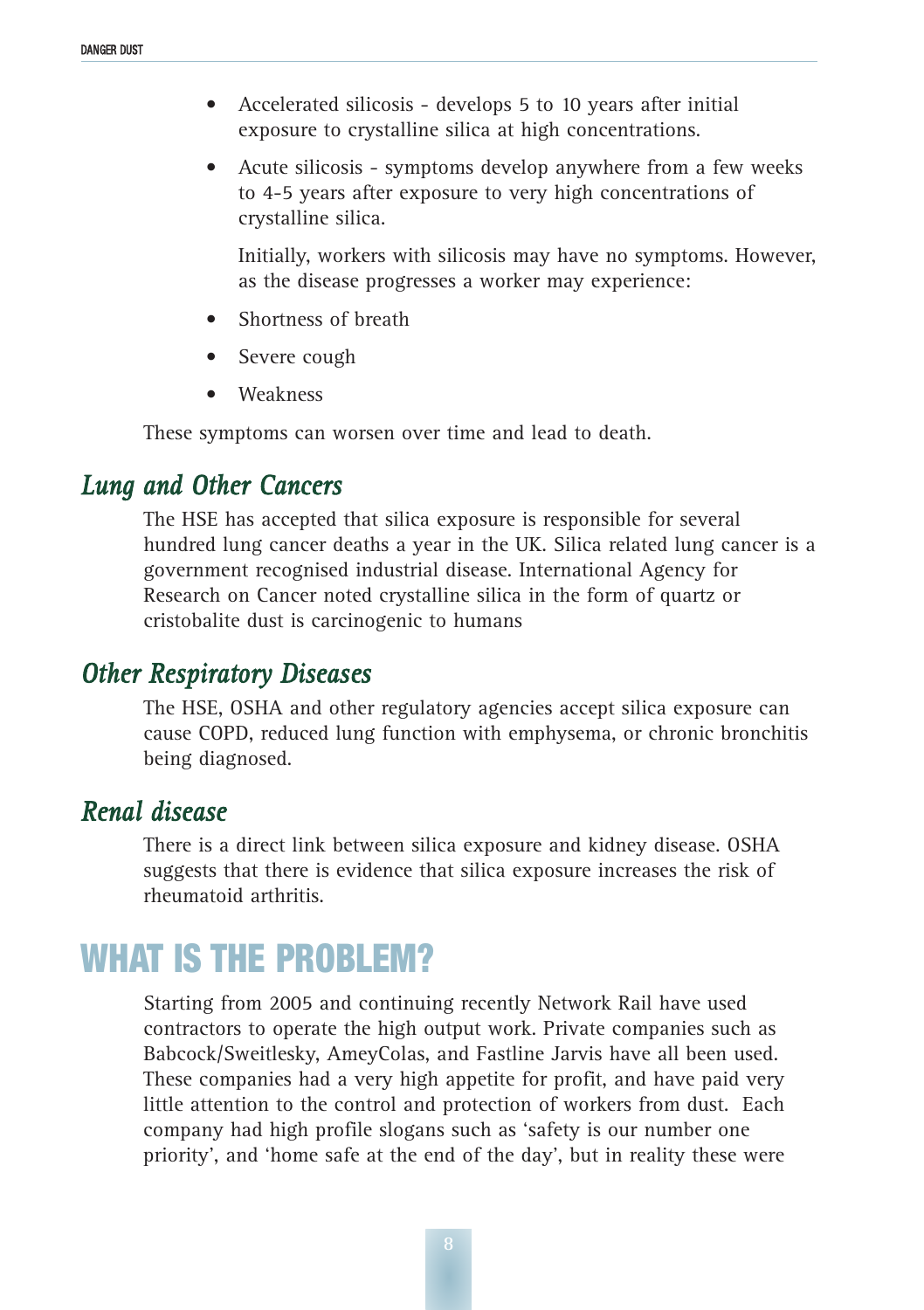slogans were very empty words. From the very first shift of the first machine, cleaning ballast dust has been a major issue. Please follow the links below, this will give you an indication of the problem.

https://youtu.be/f7VgptOn5gM

https://youtu.be/raUOjEqfGTU

https://youtu.be/VbOuVc98Qdw

In 2012, the HSE published new independent research led by Dr Lesley Ruston of Imperial Collage London, into the burden of occupational cancers in the UK caused by workplace exposure. Based on the research HSE estimates that almost 800 deaths a year are caused from occupational silica exposure.

(2) According to the ORR Latest report (Better Health is Happening) railway operatives may suffer higher levels of work-related respiratory diseases compared with the wider working population.

One of our members was employed in 2006 with a hereditary kidney disease, which was fully disclosed when he gained employment. He was placed into work with some of the dustiest conditions in the industry. Shockingly, by 2008 he was on dialysis, worse still, by 2010 he had suffered a heart attack and his kidneys had deteriorated so badly that he underwent a kidney transplant. His health has suffered terribly and to date no suitable or sufficient assessment of risk to his health and wellbeing has been carried out. RMT believe that his ill health is due to the fact he was allowed to work in such hazardous conditions, with little thought of his pre-disclosed condition, which contributed hugely to the accelerated kidney failure. The only unfortunate option left to him is to speak with the RMT solicitors about a potential claim.

Trade unions have, from a very early stage, recognised this hazard and RMT in particular which represents the majority of workers exposed to dust has challenged the rail industry as a whole to make improvements. This has been highlighted in every RMT hazard survey as the most concerning hazard to our members. We will take you through a number of requirements in legislation, as you will see the lack of both understanding of the hazard and the harm caused to our members when they are overlooked.

Risk Assessment or the assessment of the risk to health created by work involving substances hazardous to health, this is the basic underpinning requirement. If the employer doesn't understand the risk posed, how can he/she assess if the controls put in-place are both suitable and sufficient? Work must not start until this has been done. Please refer (*Control of*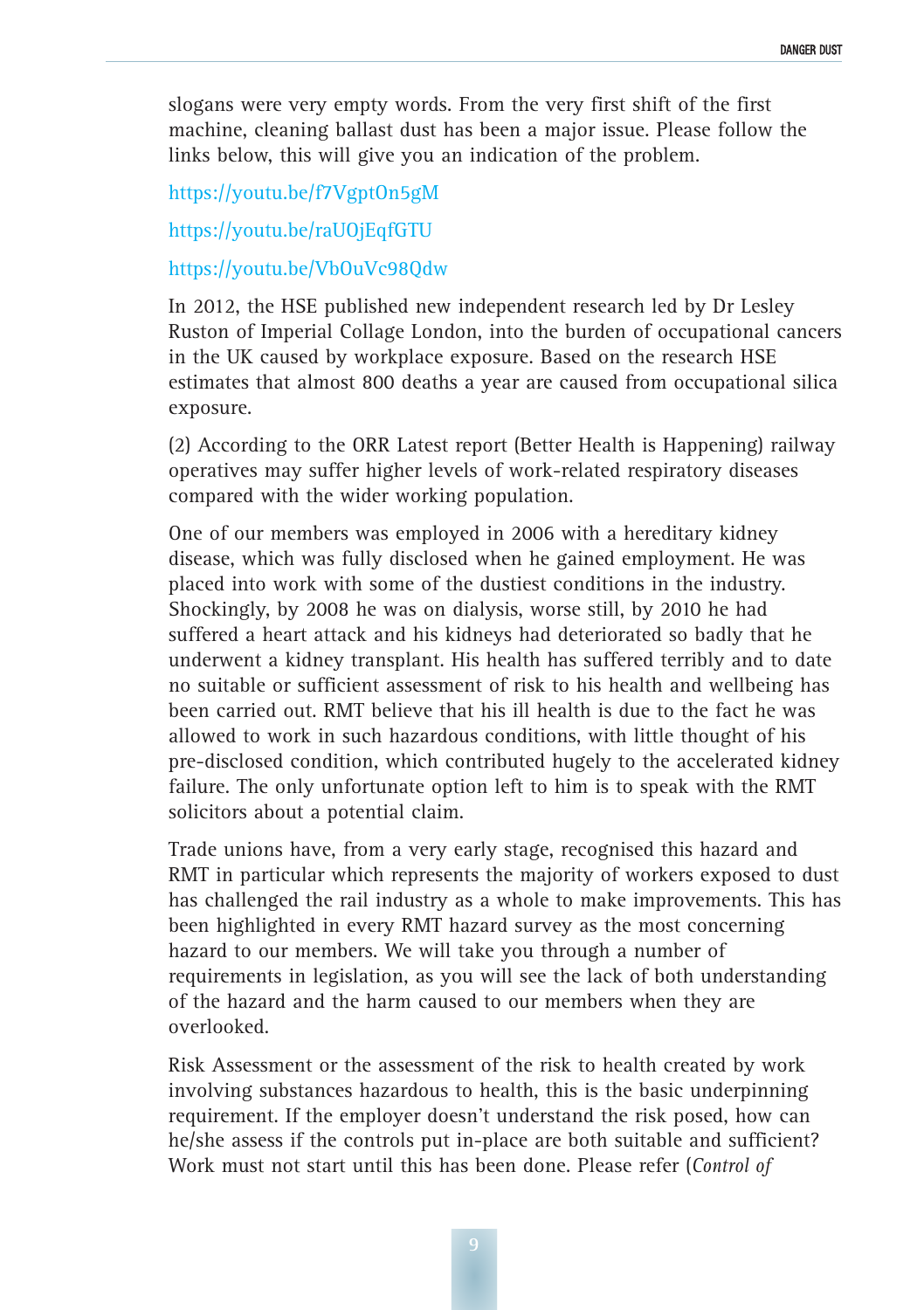*Substances Hazardous to Health Regulations 2002, Regulation 6*) (*Assessment of the risk to Health created by work involving substances hazardous to health*) (*Management of Health and Safety at Work 1999 Regulation 3)(Risk Assessment*).

Unfortunately written risk assessments are extremely scarce and it has become very difficult to find evidence of them. This illustrate that the controls were never implemented or they were neither suitable nor sufficient as required by legislation.

PPE is the only real development which has seen an improvement by upgrading slightly, going from the FFP2 Dust mask to the FFP3 type, both of which are tight fitting. However there use over long periods of time become less and less or totally in-effective. Some forced air respirators were issued around 2013 but this was limited. More recently over the last 3 months we have seen further improvements by upgrading more workers that Network Rail feel are at most risk from FFP3 to the forced air type respirators e.g. some machine operators not all of them, and some production workers.

Incredibly up to 2013 the wearing of PPE was not a mandatory requirement in High Output it was simply left to the individual to make an informed choice whether or not to wear a dust mask; this was if a dust mask was available and suitable at all it must be noted. Until very recently this mandatory requirement was never enforced on the worksite. Face fit testing was not started until 2012 the problem was that this was only done in part and many that were tested failed the original test only to be told "even if you fail the dust mask test wearing a dust mask at work has got to be better than not". See Dropbox document 'Face Fit Testing 2012'

Please Note (*Control of Substances Hazardous to Health Regulations 2002 Regulation 7*) prevention or control of exposure to substances hazardous to health. (1) Every employer shall ensure that the exposure of his employees to substances hazardous to health is either prevented or where this is not reasonably practicable, adequately controlled.

(9) Personal protective equipment provided by an employer in accordance with this regulation shall be suitable for the purpose and shall –

(a) Comply with any provision in the personal protective equipment Regulations 2002 which is applicable to that item of personal protective equipment.

It is a recommendation that PPE only be used as a temporary control measure until a permanent engineering control can be put in place.

(3) According to Hazards magazine two cases of stone masons, one of which was 67 years old (only two years into his retirement) and one 36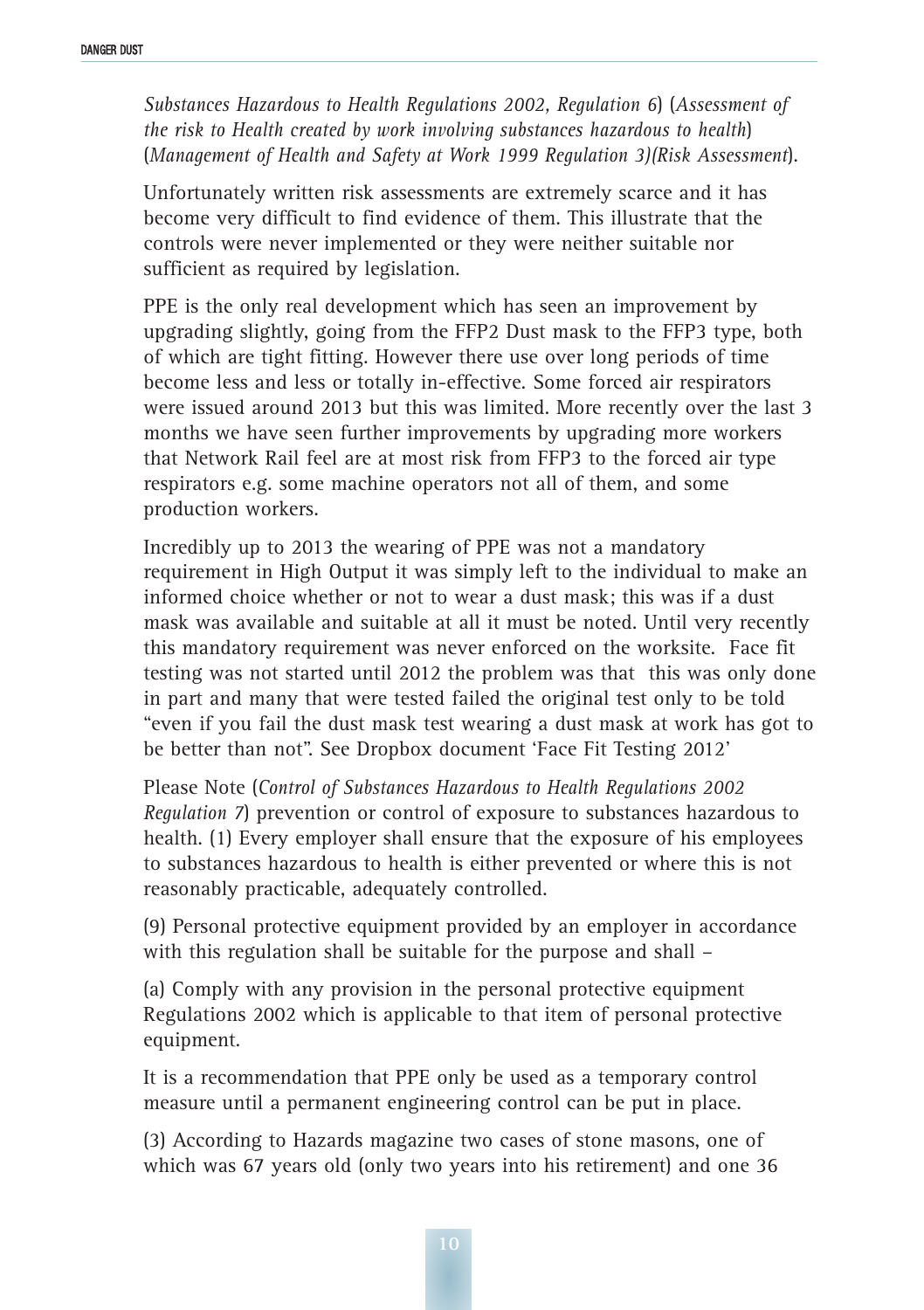years of age, were both diagnosed with chronic silicosis and both wore a paper dust mask from being apprentices They are similar to workers on the high output because.

- They did not have a separate place to eat or drink; they simply had their breaks at the workplace so they were inadvertently consuming the dust.
- They had no changing or showering/wash facilities, they went home each day totally unaware of the hazards that came from the prolonged contact with dust.

Dust Monitoring is a fundamental requirement in the controlling and measuring of any hazard, especially dust. Systematic monitoring is a must to ensure that workers who are exposed have proper protection, unless an employer can demonstrate another method of evaluation. Hazards such as silica dust have workplace exposure limits that are set out as a permissible upper limit. (*Control of Substances Hazardous to Health Regulations 2002, Regulation 10*) Monitoring Exposure at the Workplace

Much research has been carried out in this field and the first instance of dust monitoring on the High Output, that was available to us, dates to 2007, carried out by Scientifics for Sweitelsky construction. The report makes pretty appalling reading, as it is conducted over one night, and the conditions quite clearly state rainy spells even saying that the ballast was damp. This appears to be a typical example of the sporadic dust monitoring carried out between 2005 to present day.

To compound this, RMT believe the testing method employed is both out of date and highly suspect. OSHA fully recognises this and have made recommendations in March 2014 for the reduction, by half, of the WEL or PEL. The testing that has been carried out on the high output, has been questioned on a number of occasion but to date I still have no satisfactory answers.

The test is an eight hours weighted test in line with the HSE, Health and Safety Laboratory MDHS, it is our belief that the figures have been incorrectly achieved as the 8 hour weighted was only actually a 30 minute exposure time on that night but the figures have spread across 8 hours diluting the actual dust levels for that 30 minutes.

Health Surveillance is an important part of the prevention of harm caused by substances hazardous to health, (*Control of Substances Hazardous to Health Regulations 2002, Regulation 11*) Health surveillance.

Regulation 11 clearly states that where appropriate for the protection of employees likely to be exposed to a substance hazardous to health then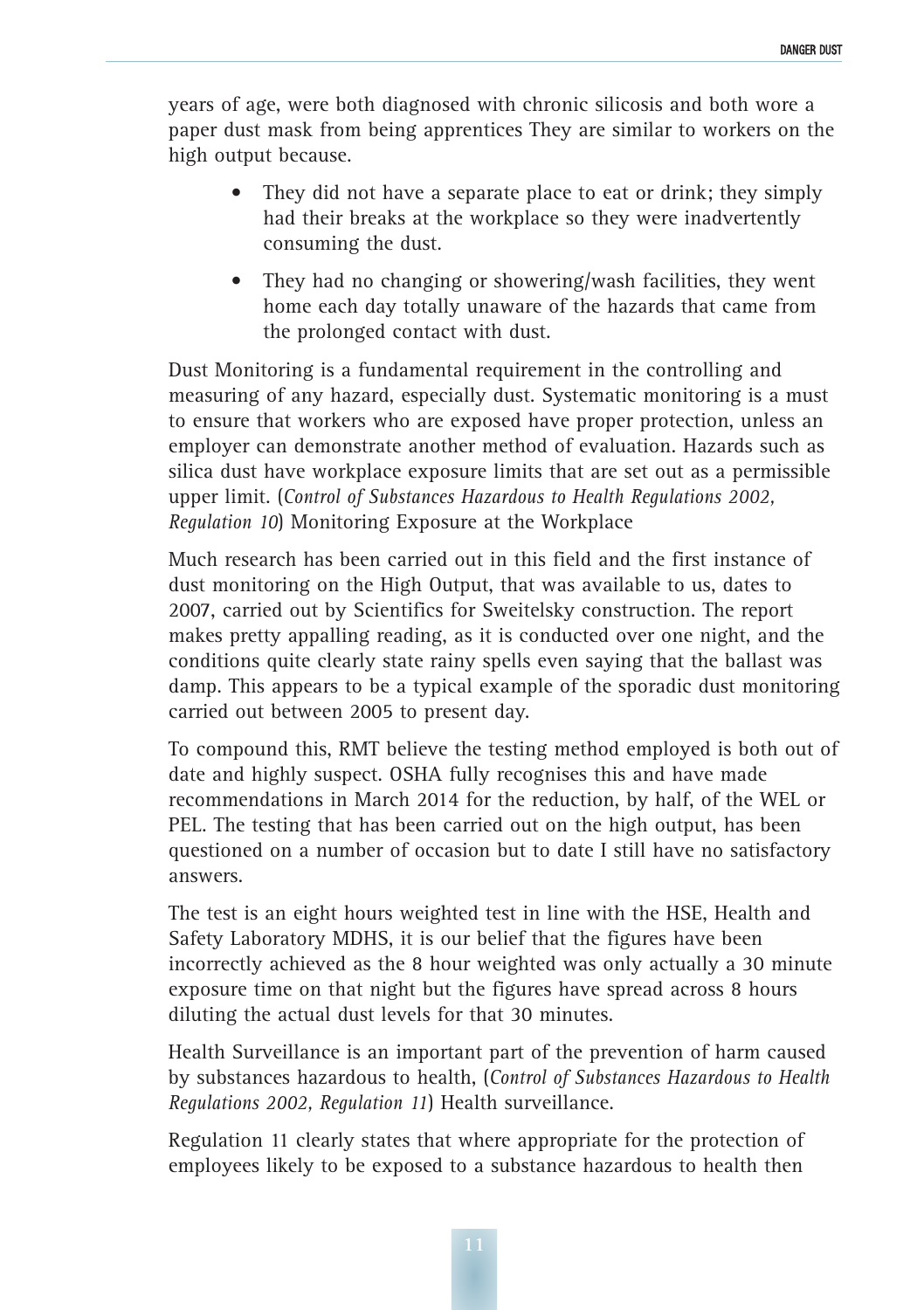employers must ensure employees are put under suitable health surveillance.

Similarly (*Management of Health and Safety at Work Regulations 1999 regulation 6*) Health surveillance

ACOP 41 References COSHH and puts a duty on employers for health surveillance and if we look at (a), (b), (c) and (d) where an identifiable disease such as Silicosis or health condition such as COPD can occur then health surveillance must be undertaken .

(*Health and Safety at Work Act 1974*) places a duty on every employer to ensure the health safety and wellbeing of all its employees section 2(1) general duties. Because our workplace is made up of directly employed workers and agency section 3(1) of the same act does apply.

From 2005 until around 2011-2012 no health surveillance was undertaken on any group of High Output workers by Network Rail, AmeyColas, or Babcock/Sweitelsky. Health surveillance was only started by AmeyColas in 2011 due to pressure applied by high output RMT representatives at the Safety Committee meetings. This was not the specific dust screening health surveillance that we had asked for; it was simply a general test including a lung function test of health and wellbeing. These tests were brought further into question when one of our members, who is in remission to lung cancer having had a lung removed passed the lung function test with results of 84%. It was decided by the member concerned and our representatives not to tell the nurse doing the lung function test beforehand and she was quite shocked when we informed her of our action and the member's disability. To date July 2015 there has been no further health surveillance programme.

Once that health surveillance was under way during 2011 RMT repeatedly asked for results to be provided to the health and safety reps, this was resisted at every point even after quoting (S*afety Representatives and Safety Committee Regulations 1977, Regulation 7*) Inspection of documents and the provision of information (1)(2)

We were told; the refusal came because it could compromise individual's private information meaning that AmeyColas would breach the Data Protection Act. We then requested a traffic light type report but again this was not provided. We will revisit health surveillance in my five point plan.

Dust Suppression should form the main part of engineering control measures adopted by the employer Network Rail in this case (*Control of Substances Hazardous to Health Regulations 2002, Regulation 7*) (*Prevention or control of exposure to substances hazardous to health*).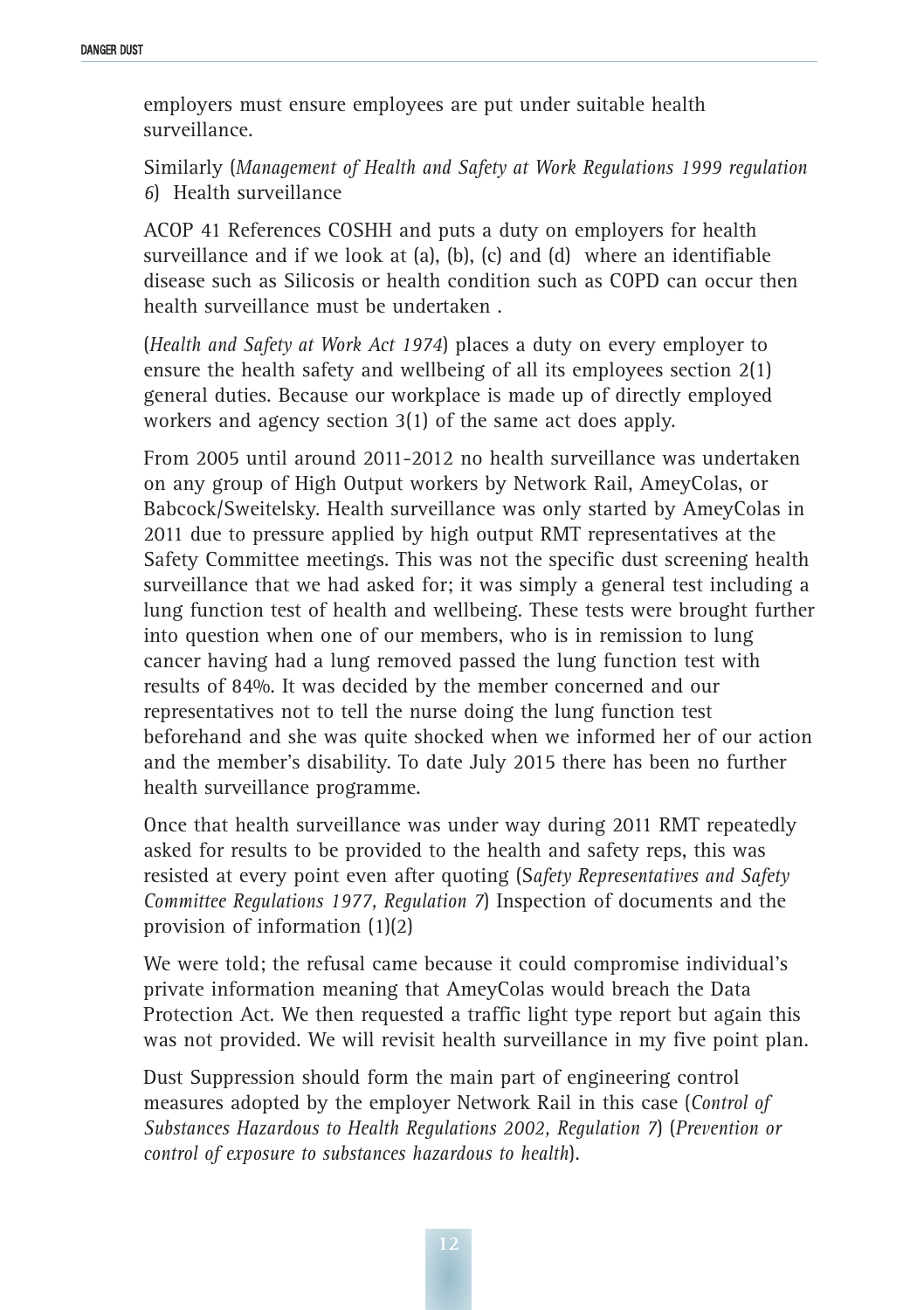(*Management of Health and Safety at Work Regulations 1999, Regulation 4*) (*Principals of prevention to be applied*) this area has seen a small amount of improvement, from 2005 until 2013. No engineering measures were taken to suppress dust on any of the High Output fleet, apart from the regulators that brush the track to a profiled level using a huge mechanical brush; this has dust suppression built into the machine from new. During 2013 AmeyColas developed a HOOB based water spray system that soaked the new stone before it departed from the HOOB onto the infrastructure and to the worksite. This proved to be less than successful as it was woefully inadequate. This was quickly upgraded with a bigger pump and a bigger spray bar system that released more water onto the new ballast as it left for the worksite. This also has limitations, as the worksite could be over 100 miles away from the HOOB several attempts have been made to speak to specialist companies over retro fitting dust suppression to the machines. These have failed, not because it couldn't be done, but because it was either highly inconvenient or too costly.

Education of every employee likely to work in a hazard such as dust: education must be one of every employer's top priorities. This unfortunately has been very limited and not as sufficient as legislation suggests. Employees have been told they must wear a dust mask or they must come to work clean shaven but very little else. The law requires sharing of information on a full range of information from the risk presented to workers, significant findings of risk assessment, exposure limits, and precautions to safeguard all employees in the workplace. (*Control of Substances Hazardous to Health Regulations 2002, Regulation 12*) (*Information, instruction and training for persons who may be exposed to substances hazardous to health*)

### **FIVE POINT PLAN FOR IMPROVEMENT**

For a while Ballast Dust has been on the agenda of every health and safety committee meeting involving RMT at the High Output level. Collectively as a company council we have asked for improvements, but we have not developed that into a coherent plan for improvement.

RMT has been in a long consultation process with both reps and members in attempts to understand what we require and what legislation says we should have to bring protection levels up to the minimum standards required.

It is a common accusation aimed at health and safety reps that we come up with the problems or issues without trying to find the solutions. To answer this challenge we have created a five point improvement plan that will not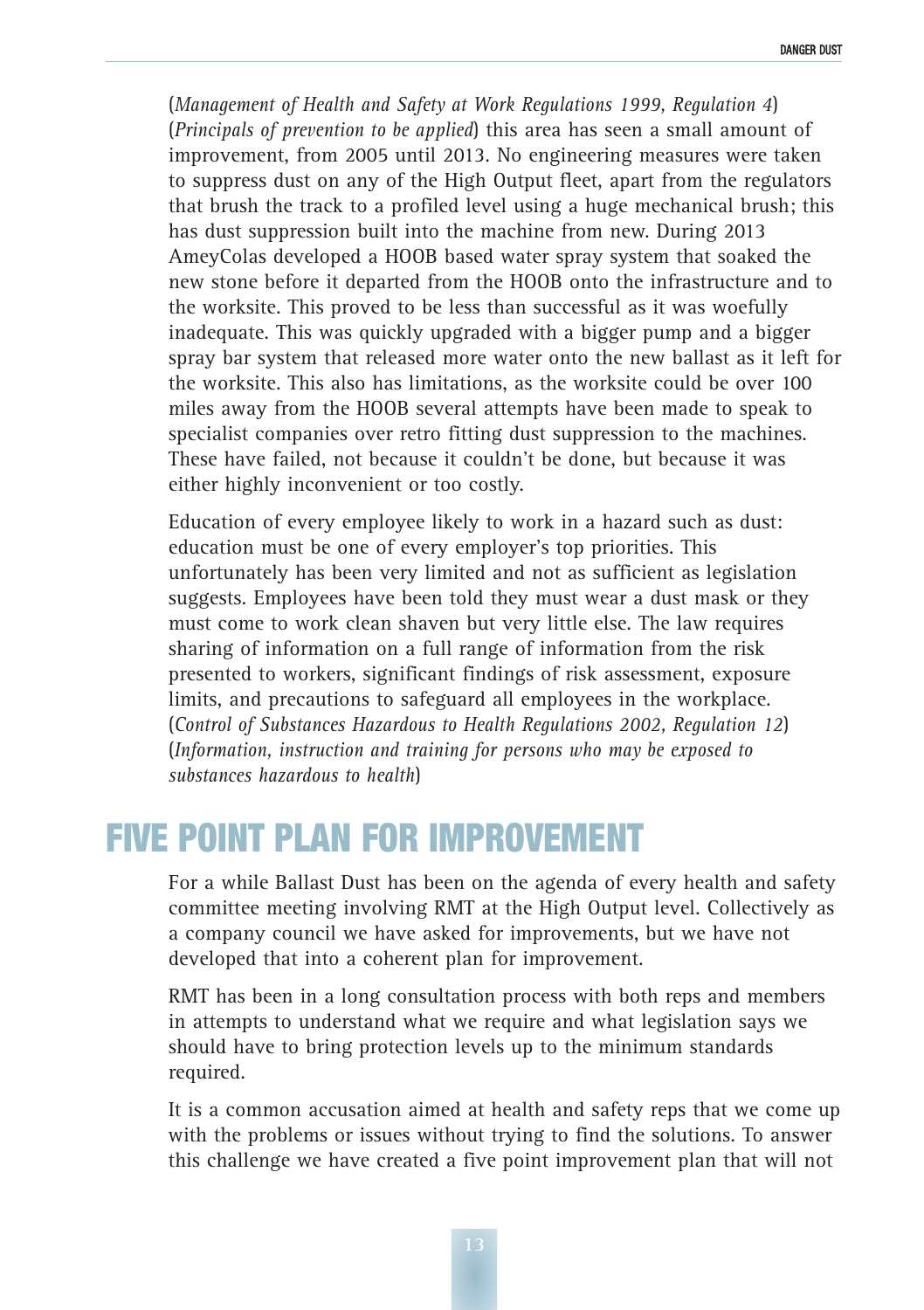solve every issue but it will save lives and help prevent any further risk of ill health from this specific hazard. We have already spoken about the proposed plan with the Ballast Dust working Group, an industry wide group set up to look the harmful effects of working with ballast. I would like to point out that the union takes no responsibility for the actions of this working group and the trade unions are members in accordance with the Health and Safety at Work Act 1974 and the Safety Representatives and Safety Committee regulations 1977

### *1) Dust Monitoring*

Dust monitoring is an underpinning requirement in calculating (WEL) it is a requirement under the (*COSHH Regulation 10*)

- What RMT would like to see is a more comprehensive study carried out over at least 3 months but preferably a 12-month sampling exercise.
- This study will capture every machine, every HOOB (High Output Operational Base), inside and outside the cabs, both production workers and machine operators. The principal of this being defined the worst case scenario of ballast dust and the associated silica levels.
- RMT would wish to see a full report of findings published at least every month. This report must contain monitoring figures, with recommendations for control measures, and risk reducing improvements in every report.

### *2) Health Surveillance*

Where an employee is exposed to or liable to be exposed to a substance hazardous to health the employee must be put under health surveillance (*COSHH Regulation 11)*

We would like to see an annual dust health screening program started immediately which would include.

- At least a bi-annual chest X-ray for the most at risk workers with an annual lung function test. This step would bring testing into line with the coal and steel industry.
- A kidney function test.
- Easy access to an occupational health specialist that specialises in dust related ill health.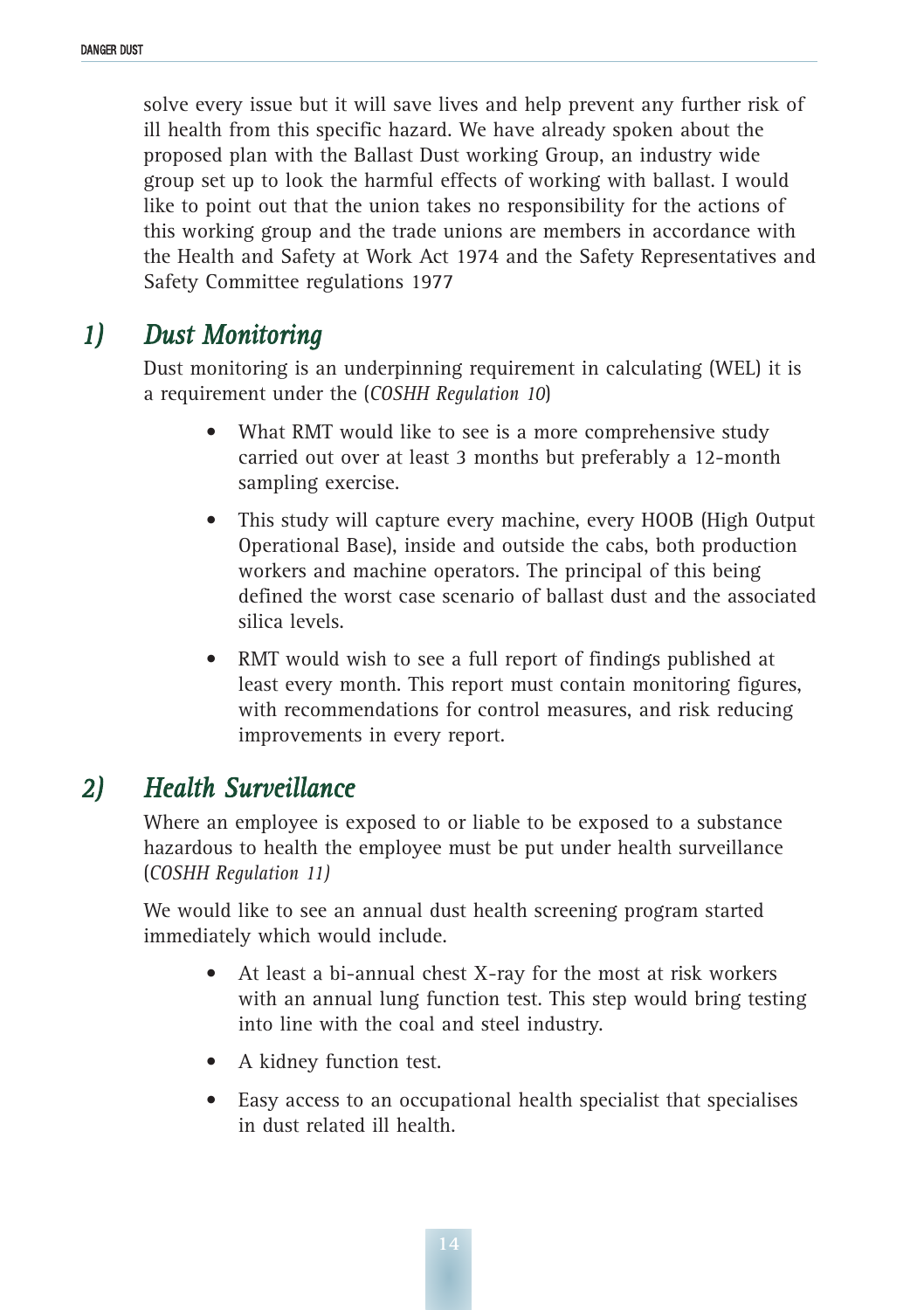- An overall report to be published each year showing at least a traffic light system of at risk workers, categorisation of health effects and impacts qualified.
- We wish to view data from a historical health check carried out by AmeyColas from 2011-2013

### *3) Education*

We wish to see a rail industry-led education programme to be developed that informs employees of:

- The harm that breathing in dust can cause.
- Explaining what silicosis is and how it can be prevented.
- Define the impact that long term exposure can have
- How employees can use and maintain RPE equipment supplied for use in protecting themselves
- How to spot early signs of Silicosis or breathing related ill health
- Management and Supervisory education on roles and responsibilities for the required Management requirements
- Education and briefing across the rail industry on the issues and impact of ballast dust
- What are Network Rail and the Unions are doing to protect them?
- What all staff are required to do to protect their selves?

This can be done collaboratively or if the employer refuses the RMT could create its own program of education, which can be approved by the General Grades Committee of the RMT.

Please see (*COSHH Regulation 12*)

### *4) Welfare Provision*

As Network Rail employees working in dusty conditions (usually operators & production workers (*COSHH Regulation 7, 8, 9*), should have the following.

- An area that workers can have food and drinks not exposed to ballast dust whilst taking their allocated meal breaks.
- Changing facilities for all at the start and end of each shift.
- Shower facilities for everyone to allow any dust to be washed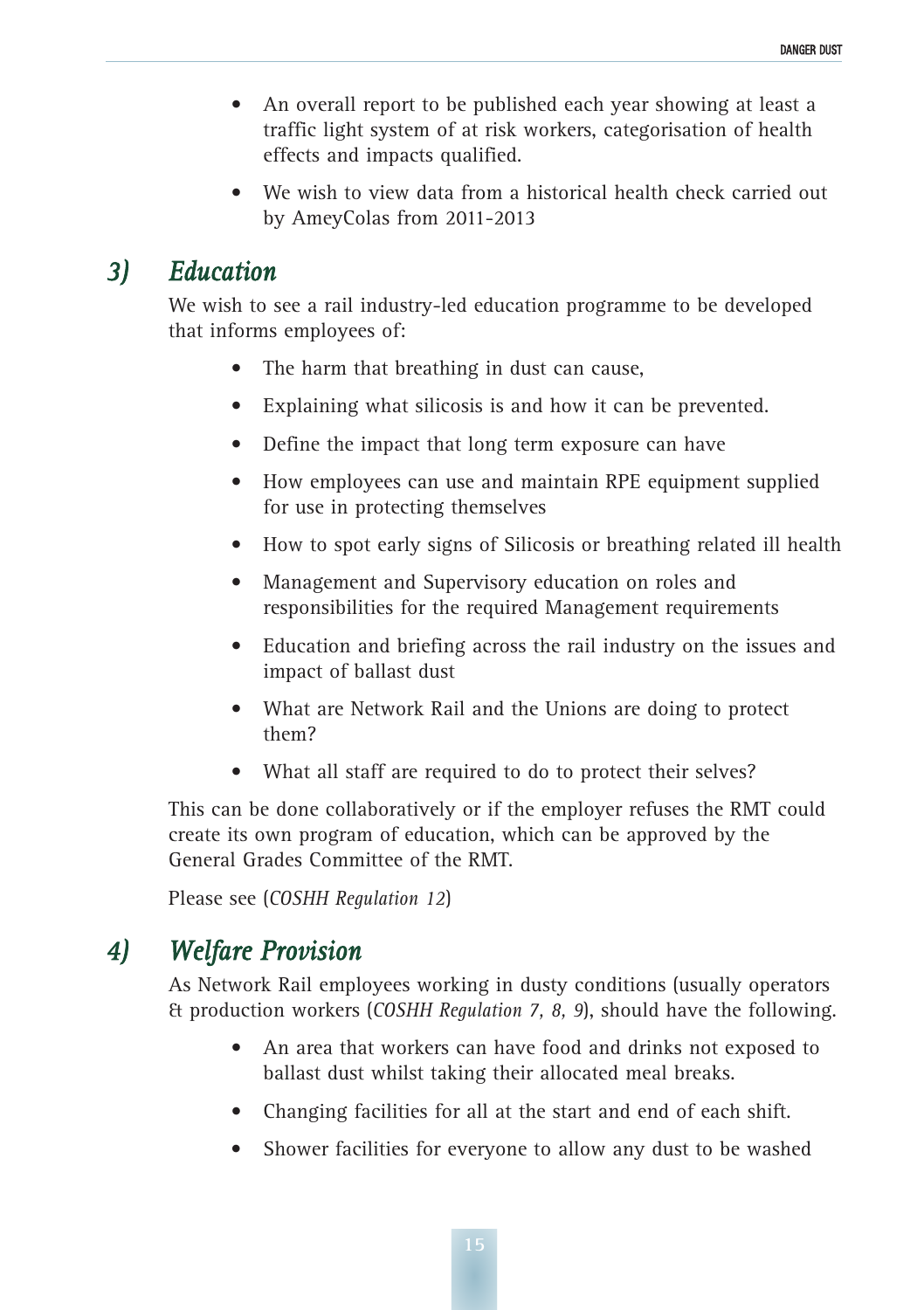off before leaving for home, minimising prolonged exposure to dust related health complications

- Disposable Hi-Visibility clothing so this could be removed, before removing RPE.
- Ability to operate a clean and dirty segregation of clothing.
- Ensure that communication equipment is fully compatible with the supplied RPE. This so that all PPE can be worn and Communications be safely and adequately used without compromising the integrity and function of the RPE. Without the need to remove or simply wear inappropriate PPE because Communications cannot be maintained.

### *5) Dust Suppression.*

To date July 2015 Apart from the High Output regulators our machines have no form of dust suppression fitted to them. Dust suppression is an engineering control measure and should be the secondary level in the hierarchy of control to elimination. Dust masks and PPE should only be used as a temporary control measure until safety can be engineered into our machines; disappointingly the issue has been highlighted over ten years with no positive changes made. Disappointingly the only line of protection remains a dust mask, surely with today's technology more advanced measures can be taken in the near future?

Please see (*COSHH Regulation 7, 8, 9*).

We accept that BCS 5 will have dust units fitted to it at the design and build stage.

The monsoon systems working from each HOOB are according to members having little or no effect on reducing the dusty conditions. We wish to see improvements made to this by.

Monsoon simulators only dampen down the new ballast. They have no positive effect on the in-ground ballast and associated contaminants and associated dust developed through the cleaning process.

- Retrofitting of suppression units to each D75 machine as the monsoon system however effective/in effective has no impact on dust suppression for this machine.
- Retrofit dust suppression to all Ballast Cleaners that currently do not have any.
- Retrofit Dust suppression to Auto Hoppers, sea cows Diggers etc.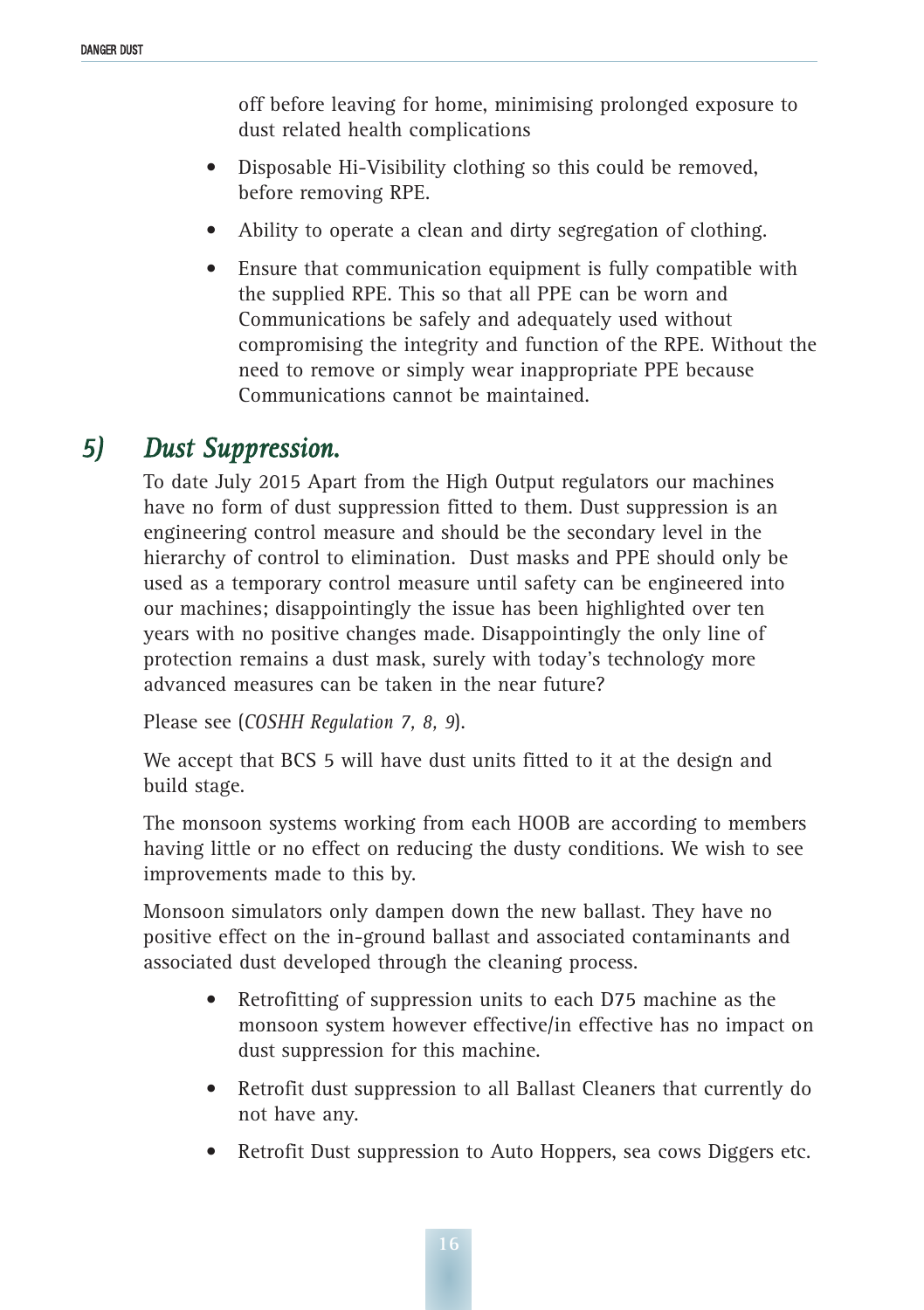Review the previously supplied quotes made by Mist Air for Carrying out this work

#### *Further Regulation*

This publication only quotes from one regulation but several other regulations to support our overview are relevant. The prominent one being the Health and Safety at Work Act 1974 section 2(1) General Duties.

Associated regulations to consider are:

- The Management of Health and Safety at Work Regulations 1999
- Welfare Regulations 1992
- PPE Regulations 1992
- Safety Reps and Safety Committee Regulations 1977

### **SUMMARY**

To summarise, the high output has been in operation for around ten years. It is made up of six machines for ballast cleaning systems that remove and replace old worn out ballast and two re-railing machines that replace track and sleepers, included with them are two under-cutter machines that put the track back into the correct specified position. This process produces an unacceptable amount of silica dust.

Silica related ill health is the oldest industrial disease known to man; it causes silicosis, which once contracted is an incurable lung disease. This can lead to lung cancer, COPD, emphysema, or chronic bronchitis there is also a high risk of renal failure or rheumatoid arthritis.

Well documented evidence of this is more than readily available of this hazard and its potential devastating and life threatening results.

We have developed a five point improvement plan based around the current requirements in the Control of Substances Hazardous to Health Regulations 2002. RMT believes that Network Rail are in a position to go much further by putting in-place timescales for improvements and aiming to improve by much further than minimum standards.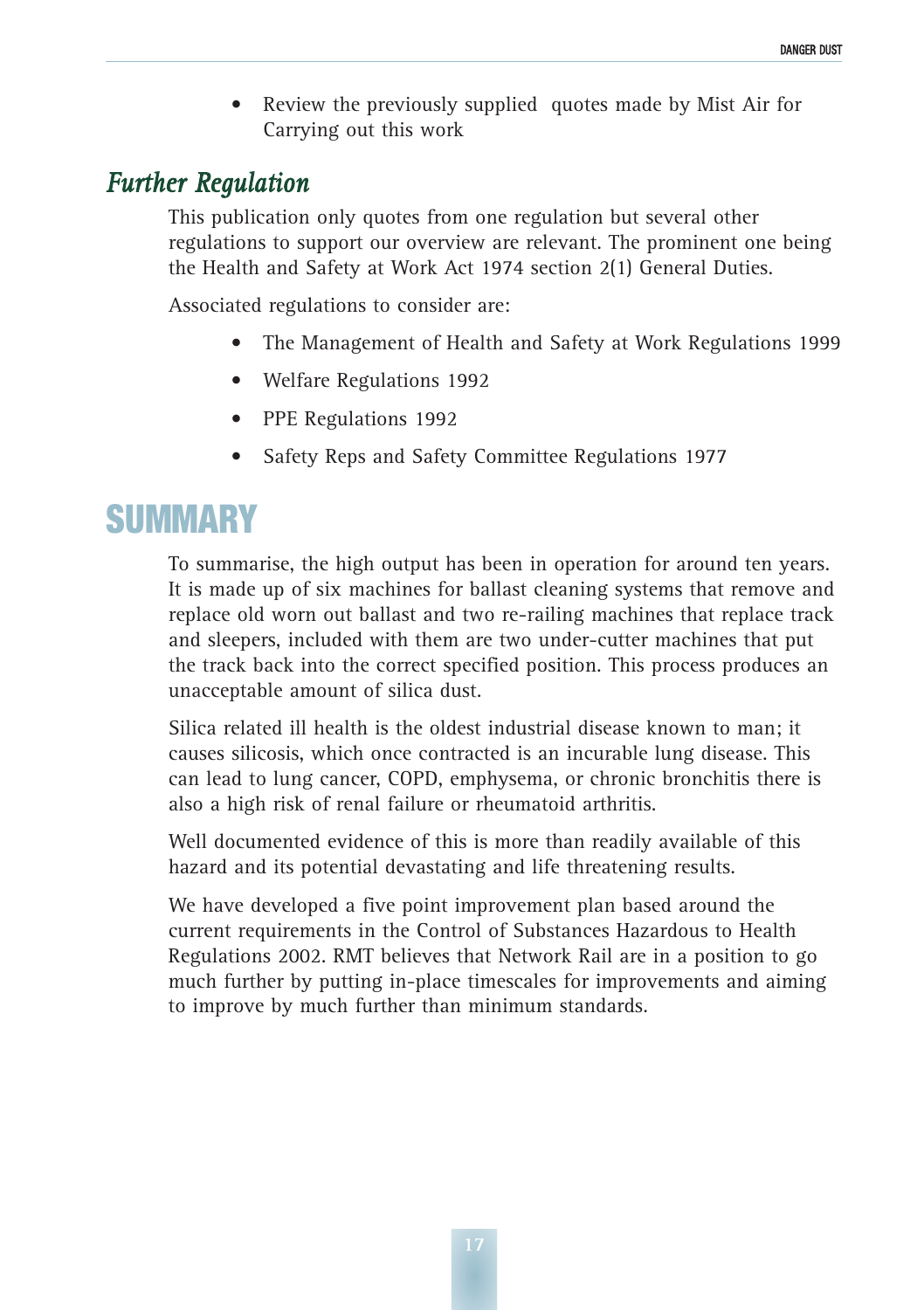## **CONCLUSION**

RMT has used several sources to gather credible evidence to support the points we have made throughout this project including reviewing literature & speaking to reps and members. We have also sought advice from senior trade union officials; which has brought much clarity and certainty on the controls needed when working in a dusty environment, and the appropriate steps that must be taken in order to reduce/eliminate these risks. The main components of the proceeding essay are as follows:

- What Network Rail and High Output, as a sector of Network Rail, do to create such a hazardous working environment.
- Why, historically speaking, very little has been done in the form of protection and control.
- Why and how silica dust can have serious impacts on worker's health, including fatal consequences as a result of the neglect shown.

We have reviewed, section by section, each area where Network Rail have a duty placed upon them under regulations such as COSHH, MHSAW, PPE regulations and the HASAWA.

Organisations such as OSHA, Hazard Magazine and the ORR all make arguments to support my research, OSHA in particular are currently campaigning for a reduction of WEL/PEL to that of half UK limits, further validating the standpoint we are presenting.

The proposed five-point plan has had collective support from the RMT, with members and representatives having stated they believe this proposal will save lives. Additionally it has been released for submission to the GGC for approval as the basis of a policy document.

RMT representatives have attended the newly reformed BDWG meeting with cross rail industry representation to push for further support on this five-point plan. Some of the plan has already started to take effect as a joint employer trade union meeting has taken place with a dust monitoring company to put forward our demands, and is showing significant gains.

This is not the end of this project, in some respects and for our members it is just the start, RMT firmly believes that our place of work should be made safe so that our members can go to work without fear of ill health.

The cost of implementing our five point plan is of miniscule amount compared to the suffering and wretchedness our members and their families will have to endure if Network Rail doesn't take this opportunity to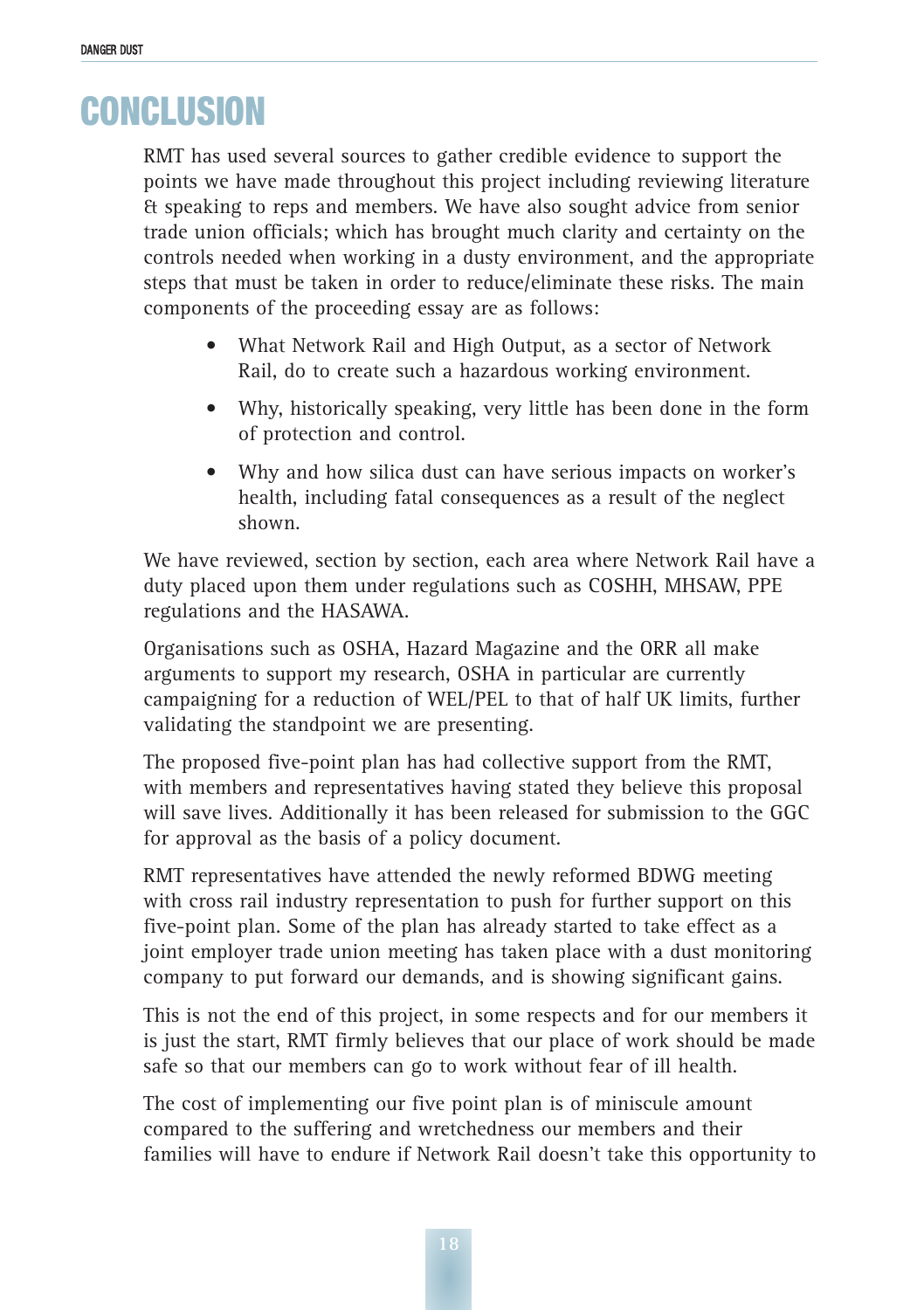make the changes we are demanding. Some significant steps have been already taken. But we cannot rest as a trade union until each and every point is either firmly in place or an agreed timescale for improvement that both the union and Network rail can sign up to.

While this pamphlet concentrates on the High Output production processes at Network Rail the environment of dust is not solely confined to that area of our membership. Other groups such as engineering grades, shipping grades and track workers on London Underground may be exposed in to these hazards and risks. The five point plan is readily adaptable to other groups of workers. Should you require additional assistance please contact the Health and Safety section at Head Office.

### **REFERENCES AND BIBLIOGRAPHY**

- (1) http://www2.worksafebc.com/i/posters/2009/WS%2009\_04.html
- (2) http://orr.gov.uk/\_\_data/assets/pdf\_file/0017/18233/better-health-is-happening.pdf
- (3) http://www.hazards.org/dust/lineinthesand.htm 'Reality Bites'

Control of Substances Hazardous to Health Regulations 2002 (as amended) *Crown Copyright 2013 Sixth edition.*

U.S Department of Health and Education Control of Silicosis *Public Health Service publication No 557 Washington 1957*

David Rosner & Gerald Markowitz (2006) Deadly Dust *The university of Michigan press*

Lisa Bradshaw, Jo Brown, David Fishwick & Shana Powel Health Surveillance in Silica Exposed Workers 2010 *Crown Copyright 2010*

Hazards Magazine Silica part1 *Deadly Silica Standard is Killing UK Workers part 2 Footdragging HSE must back better controls over silica at work.*

Health and Safety at Work Act 1974 *legislation.gov.uk*

Management of Health and Safety at Work Regulations 1999 *Crown Copyright 2000 (2012)*

Personal protective Equipment at Work Regulations 1992 (as amended) *Crown Copyright 2005 second edition 2005*

Andrew Easterbrook Paul Brough Silica Baseline Survey HSE 2009 *Crown Copyright 2009*

Workplace Health, Safety and Welfare Regulations 1992 *Crown Copyright 1992*

www.osha.gov

www.hse.gov.uk

www.cdc.gov/niosh

www.iarc.fr